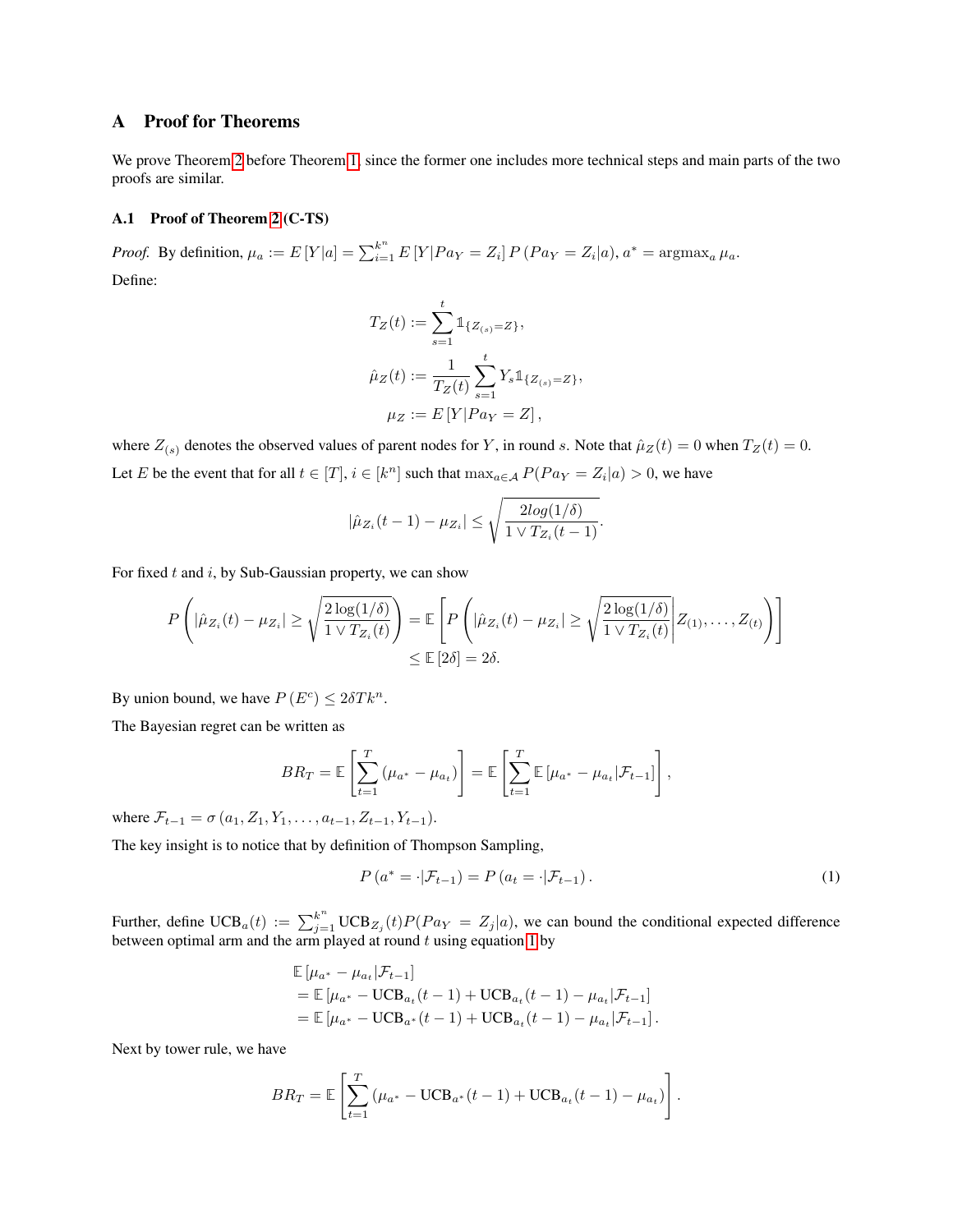On event  $E^c$ , by the original definition of  $BR_T$  we have  $BR_T \leq 2T$ . On event *E*, the first term is negative showing by the definition of  $UCB_{\mathbf{Z}_j}$ ,  $j = 1, \ldots, k^n$  and

$$
\mu_{a^*} - \text{UCB}_{a^*}(t-1) = \sum_{j=1}^{k^n} \left( \mathbb{E}\left[Y|Pa_Y = Z_j\right] - \text{UCB}_{Z_j}(t-1) \right) P(Pa_Y = Z_j|a^*) \le 0,
$$

because  $\mathbb{E}[Y|Pa_Y = Z_j] - \text{UCB}_{Z_j}(t-1) \leq 0$  on event *E*. Also on event *E*, the second term can be bounded by

$$
\mathbb{1}_{E} \sum_{t=1}^{T} (\text{UCB}_{a_{t}}(t-1) - \mu_{a_{t}}) = \mathbb{1}_{E} \sum_{t=1}^{T} \sum_{j=1}^{k^{n}} (\text{UCB}_{Z_{j}}(t-1) - \mathbb{E}[Y|Pa_{Y} = Z_{j}]) P(Pa_{Y} = Z_{j}|a_{t})
$$
\n
$$
\leq \mathbb{1}_{E} \sum_{t=1}^{T} \sum_{j=1}^{k^{n}} \sqrt{\frac{8 \log(1/\delta)}{1 \vee T_{Z_{j}}(t-1)}} P(Pa_{Y} = Z_{j}|a_{t})
$$
\n
$$
\leq \mathbb{1}_{E} \sum_{t=1}^{T} \sum_{j=1}^{k^{n}} \sqrt{\frac{8 \log(1/\delta)}{1 \vee T_{Z_{j}}(t-1)}} \left( P(Pa_{Y} = Z_{j}|a_{t}) - \mathbb{1}_{\{Z_{(t)} = Z_{j}\}} + \mathbb{1}_{\{Z_{(t)} = Z_{j}\}} \right).
$$
\n(2)

The second part of equation  $2$  can be bounded by

$$
\mathbb{1}_E \sum_{t=1}^T \sum_{j=1}^{k^n} \sqrt{\frac{8 \log(1/\delta)}{1 \vee T_{Z_j}(t-1)}} \mathbb{1}_{\{Z_{(t)}=Z_j\}} \leq \mathbb{1}_E \sum_{j=1}^{k^n} \int_0^{T_{Z_j}(T)} \sqrt{\frac{8 \log(1/\delta)}{s}} ds
$$
  

$$
\leq \sum_{j=1}^{k^n} \sqrt{32T_{Z_j}(T) \log(1/\delta)}
$$
  

$$
\leq \sqrt{32k^n T \log(1/\delta)}.
$$

For the first part of equation  $2$  we define  $X_t := \sum_{s=1}^t \sum_{j=1}^{k^n} \sqrt{\frac{8 \log(1/\delta)}{1 \sqrt{T_{Z_j}(s-1)}}} \left( P(Pa_Y = Z_j|a_s) - \mathbb{1}_{\{Z_{(s)} = Z_j\}} \right)$ ,  $X_0 := 0$ . Note that  $\{X_t\}_{t=0}^T$  is a martingale sequence and we have

$$
|X_t - X_{t-1}|^2 = \left| \sum_{j=1}^{k^n} \sqrt{\frac{8 \log(1/\delta)}{1 \vee T_{Z_j}(t-1)}} \left( P(Pa_Y = Z_j | a_t) - \mathbb{1}_{\{Z_{(t)} = Z_j\}} \right) \right|^2
$$
  
\$\leq 32 \log(1/\delta).

By applying Azuma's inequality we have

$$
P(|X_T| > \sqrt{k^n T \log(T)} \log(T)) \le \exp\left(-\frac{k^n \log^3(T)}{32 \log(1/\delta)}\right).
$$

We take  $\delta = 1/T^2$ , combine the first and second part of equation 2, we show that with probability  $1 - P(E^c)$  –  $\exp\left(-\frac{k^n \log^2(T)}{64}\right) = 1 - 2k^n/T - \exp\left(-\frac{k^n \log^2(T)}{64}\right),$ 

$$
R_T \le 16\sqrt{k^n T \log(T)} \log(T).
$$

Thus the Bayesian regret can be bounded by:

$$
\mathbb{E}[R_T] \le P(E^c) \times 2T + \exp\left(-\frac{k^n \log^2(T)}{64}\right) \times 2T + \sqrt{64k^n T \log(T)} \log(T)
$$
  

$$
\le C\sqrt{k^n T \log(T)} \log(T).
$$

where  $C$  is a constant and the above inequality holds for large  $T$ . Thus we have proved that  $\mathbb{E}\left[R_{T}\right]=\tilde{O}\left(\sqrt{k^{n}T}\right)$ .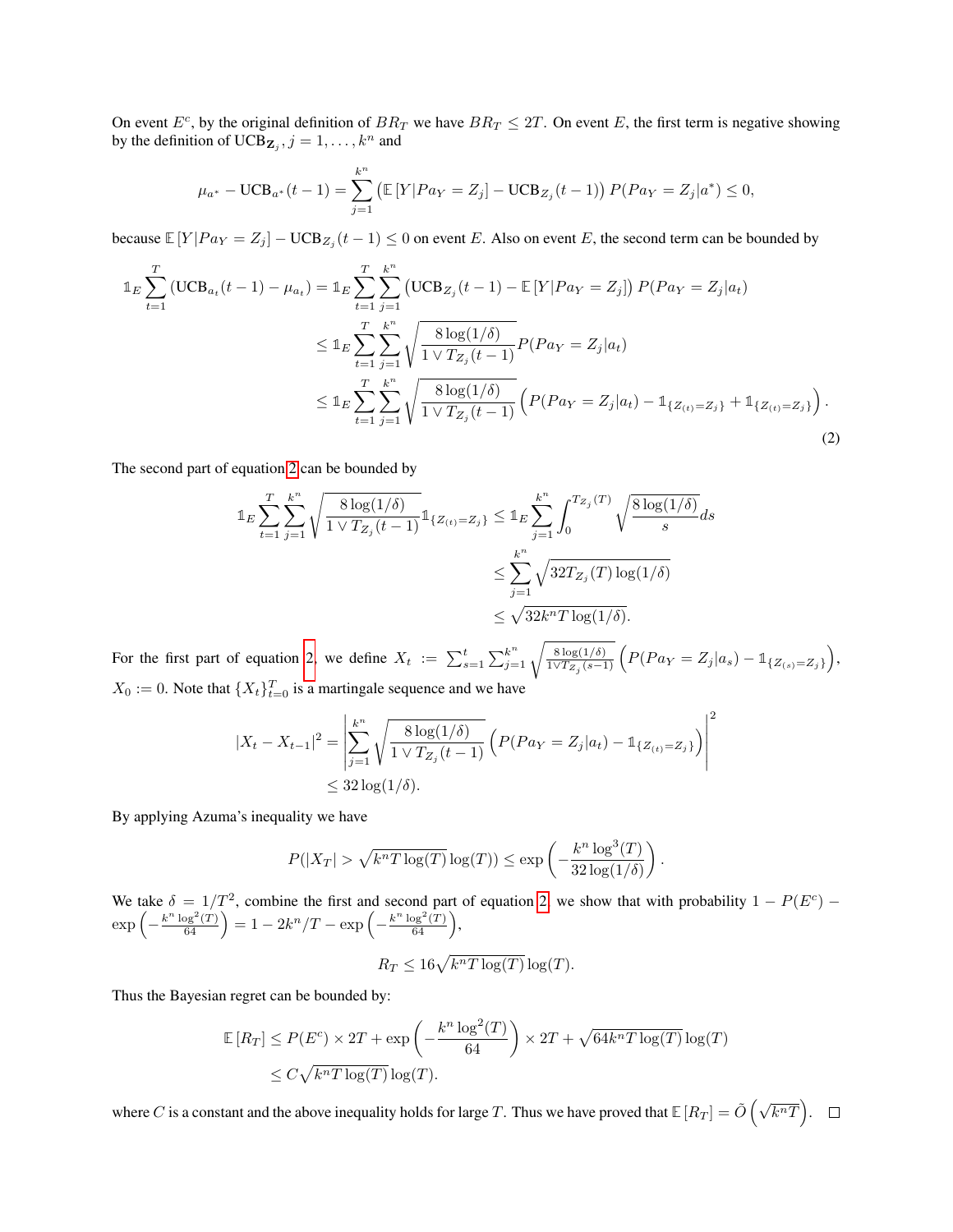### A.2 Proof of Theorem  $\boxed{1}$  (C-UCB)

*Proof.* Let *E* be the event that for all  $t \in [T], j \in [k^n]$ , we have

$$
\left|\hat{\mu}_{Z_j}(t-1) - \mathbb{E}\left[Y\middle| Pa_Y = Z_j\right]\right| \leq \sqrt{\frac{2\log(1/\delta)}{1\vee T_{Z_j}(t-1)}}.
$$

Use same proof idea in Theorem  $2$  we have  $P(E^c) \le 2\delta T k^n$ . Define  $UCB_a(t) := \sum_{j=1}^{k^n} UCB_{Z_j}(t)P(Pa_Y = Z_j|a)$ , the regret can be rewritten as

$$
R_T = \sum_{t=1}^T (\mu_{a^*} - \mu_{a_t})
$$
  
= 
$$
\sum_{t=1}^T (\mu_{a^*} - \text{UCB}_{a_t}(t-1) + \text{UCB}_{a_t}(t-1) - \mu_{a_t}).
$$

On event  $E^c$ ,  $R_T \leq 2T$ . On event *E* we can show

$$
\mu_{a^*} - \text{UCB}_{a_t}(t-1) = \sum_{j=1}^{k^n} \mathbb{E}\left[Y|Pa_Y = Z_j\right]P(Pa_Y = Z_j|a^*) - \sum_{j=1}^{k^n} \text{UCB}_{Z_j}(t-1)P(Pa_Y = Z_j|a_t)
$$
  

$$
\leq \sum_{j=1}^{k^n} \text{UCB}_{Z_j}(t-1)P(Pa_Y = Z_j|a^*) - \sum_{j=1}^{k^n} \text{UCB}_{Z_j}(t-1)P(Pa_Y = Z_j|a_t) \leq 0,
$$

where the last inequality follows by the way to choose  $a_t$  in Algorithm  $\vert \bar{\mathbf{l}} \vert$ , the second last inequality follows by the definition of event *E*. Thus on event *E* we have

$$
R_T \leq \sum_{t=1}^T (\text{UCB}_{a_t}(t-1) - \mu_{a_t})
$$
  
= 
$$
\sum_{t=1}^T \sum_{j=1}^{k^n} (\text{UCB}_{Z_j}(t-1) - \mathbb{E}[Y | P a_Y = Z_j]) P(P a_Y = Z_j | a_t)
$$
  

$$
\leq \sum_{t=1}^T \sum_{j=1}^{k^n} \sqrt{\frac{8 \log(1/\delta)}{1 \vee T_{Z_j}(t-1)}} P(P a_Y = Z_j | a_t)
$$
  

$$
\leq \sum_{t=1}^T \sum_{j=1}^{k^n} \sqrt{\frac{8 \log(1/\delta)}{1 \vee T_{Z_j}(t-1)}} \left( P(P a_Y = Z_j | a_t) - \mathbb{1}_{\{Z_{(t)} = Z_j\}} + \mathbb{1}_{\{Z_{(t)} = Z_j\}} \right).
$$
 (3)

The second part of Equation  $\sqrt{3}$  can be bounded by

$$
\sum_{t=1}^{T} \sum_{j=1}^{k^{n}} \sqrt{\frac{8 \log(1/\delta)}{1 \vee T_{Z_{j}}(t-1)}} 1_{\{Z_{(t)}=Z_{j}\}} \leq \sum_{j=1}^{k^{n}} \int_{0}^{T_{Z_{j}}(T)} \sqrt{\frac{8 \log(1/\delta)}{s}} ds
$$
  

$$
\leq \sum_{j=1}^{k^{n}} \sqrt{32T_{Z_{j}}(T) \log(1/\delta)}
$$
  

$$
\leq \sqrt{32k^{n}T \log(1/\delta)}.
$$

For the first part of equation  $3$  we define  $X_t := \sum_{s=1}^t \sum_{j=1}^{k^n} \sqrt{\frac{8 \log(1/\delta)}{1 \vee T_{Z_j}(s-1)}} \left( P(Pa_Y = Z_j|a_s) - \mathbb{1}_{\{Z_{(s)} = Z_j\}} \right)$ ,  $X_0 := 0$ . Note that  $\{X_t\}_{t=0}^T$  is a martingale sequence.

$$
|X_t - X_{t-1}|^2 = \left| \sum_{j=1}^{k^n} \sqrt{\frac{8 \log(1/\delta)}{1 \vee T_{Z_j}(t-1)}} \left( P(Pa_Y = Z_j | a_t) - \mathbb{1}_{\{Z_{(t)} = Z_j\}} \right) \right|^2
$$
  
\$\leq 32 \log(1/\delta).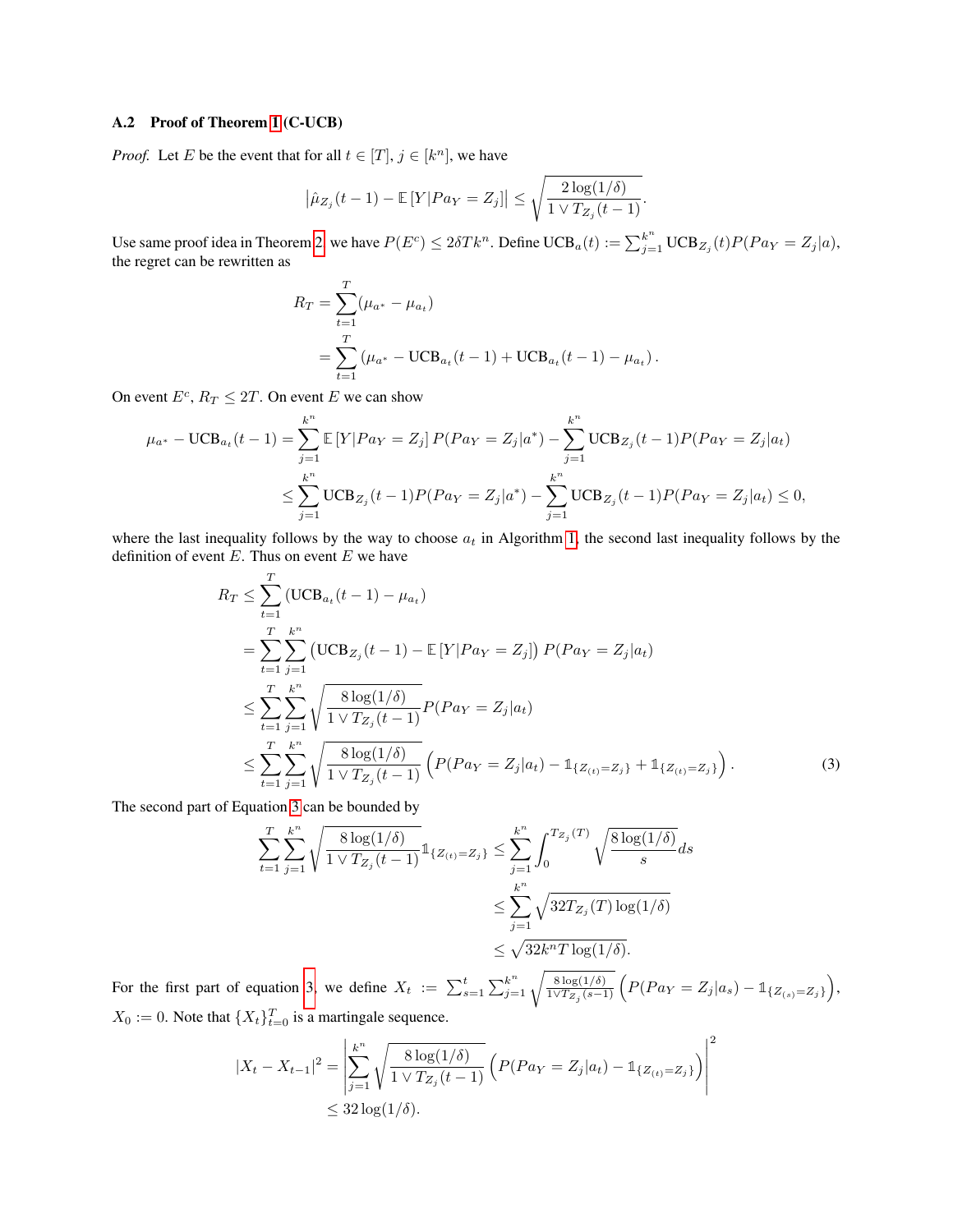By applying Azuma's inequality we have

$$
P(|X_T| > \sqrt{k^n T \log(T)} \log(T)) \le \exp\left(-\frac{k^n \log^3(T)}{32 \log(1/\delta)}\right)
$$

*.*

*.*

We take  $\delta = 1/T^2$ , combine the first and second part of equation  $3$  with probability  $1 - P(E^c) - \exp\left(-\frac{k^n \log^2(T)}{64}\right) =$  $1 - 2k^n/T - \exp\left(-\frac{k^n \log^2(T)}{64}\right)$ , the regret can be bounded by

$$
R_T \le 16\sqrt{k^n T \log(T)} \log(T).
$$

Thus the expected regret can be bounded by:

$$
\mathbb{E}[R_T] \le P(E^c) \times 2T + \exp\left(-\frac{k^n \log^2(T)}{64}\right) \times 2T + \sqrt{64k^n T \log(T)} \log(T)
$$
  

$$
\le C\sqrt{k^n T \log(T)} \log(T)
$$

where *C* is a constant, above inequality holds for large *T*. Thus we prove  $\mathbb{E}[R_T] = \tilde{O}\left(\sqrt{k^nT}\right)$ 

 $\Box$ 

## A.3 Proof of Theorem<sup>3</sup> (CL-TS)

**Lemma 1.** *(Lattimore and Szepesvári)*  $\boxed{2020}$  Notations same as algorithm  $\boxed{4}$  and algorithm  $\boxed{5}$  Let  $\delta \in (0,1)$ . Then *with probability at least*  $1 - \delta$  *it holds that for all*  $t \in \mathbb{N}$ *,* 

$$
\left\|\hat{\theta}_{t} - \theta\right\|_{V_{t}(\lambda)} \leq \sqrt{\lambda} \left\|\theta\right\|_{2} + \sqrt{2 \log\left(\frac{1}{\delta}\right) + \log\left(\frac{\det V_{t}(\lambda)}{\lambda^{d}}\right)}
$$

*Furthermore, if*  $\|\theta^*\| \leq m_2$ *, then*  $P(\exists t \in \mathbb{N}^+ : \theta^* \notin C_t) \leq \delta$  with

$$
\mathcal{C}_t = \left\{\theta \in \mathbb{R}^d : \left\|\hat{\theta}_{t-1} - \theta\right\|_{V_{t-1}(\lambda)} \leq m_2\sqrt{\lambda} + \sqrt{2\log\left(\frac{1}{\delta}\right) + \log\left(\frac{\det V_{t-1}(\lambda)}{\lambda^d}\right)}\right\}.
$$

**Lemma 2.** *(Lattimore and Szepesvári*) 2020) Let  $x_1, \ldots, x_T \in \mathbb{R}^d$  be a sequence of vectors with  $||x_t||_2 \leq L < \infty$ *for all*  $t \in [T]$ *, then* 

$$
\sum_{t=1}^{T} \left( 1 \wedge ||x_t||_{V_{t-1}^{-1}}^2 \right) \le 2 \log \left( \det V_T \right) \le 2d \log \left( 1 + \frac{TL^2}{d} \right),
$$

*where*  $V_t = I_d + \sum_{s=1}^t x_s x_s^T$ .

*Proof.* W define  $\beta = 1 + \sqrt{2 \log(T) + d \log(1 + \frac{T}{d})}$  and  $V_t = I_d + \sum_{s=1}^t m_{a_s} m_{a_s}^T$  same as Algorithm  $\left| \frac{s}{s} \right|$  where  $m_a := \sum_{i=1}^{k^n} f(Z_i) P(Pa_Y = Z_i | a)$ . Define upper confidence bound UCB<sub>t</sub> :  $A \to \mathbb{R}$  by

$$
\text{UCB}_{t}(a) = \max_{\theta \in \mathcal{C}_{t}} \langle \theta, m_{a} \rangle = \langle \hat{\theta}_{t-1}, m_{a} \rangle + \beta ||m_{a}||_{V_{t-1}^{-1}},
$$

where  $C_t =$  $\left\{ \theta \in \mathbb{R}^d: \left\Vert \theta - \hat{\theta}_{t-1} \right\Vert_{V_{t-1}} \leq \beta \right.$  $\mathcal{L}$ . By Lemma<sup>[1]</sup> we have *P*  $\sqrt{2}$  $\exists t \leq T : \left\| \hat{\theta}_{t-1} - \theta \right\|_{V_{t-1}} \geq 1 + \sqrt{2 \log(T) + \log \left( \det V_t \right)}$  $\leq$  $\frac{1}{T}$ .

And note  $\|m_a\|_2 \leq 1$ , thus by geometric means inequality we have

$$
\det V_t \le \left( \operatorname{trace}(\frac{V_t}{d}) \right)^d \le \left( 1 + \frac{T}{d} \right)^d.
$$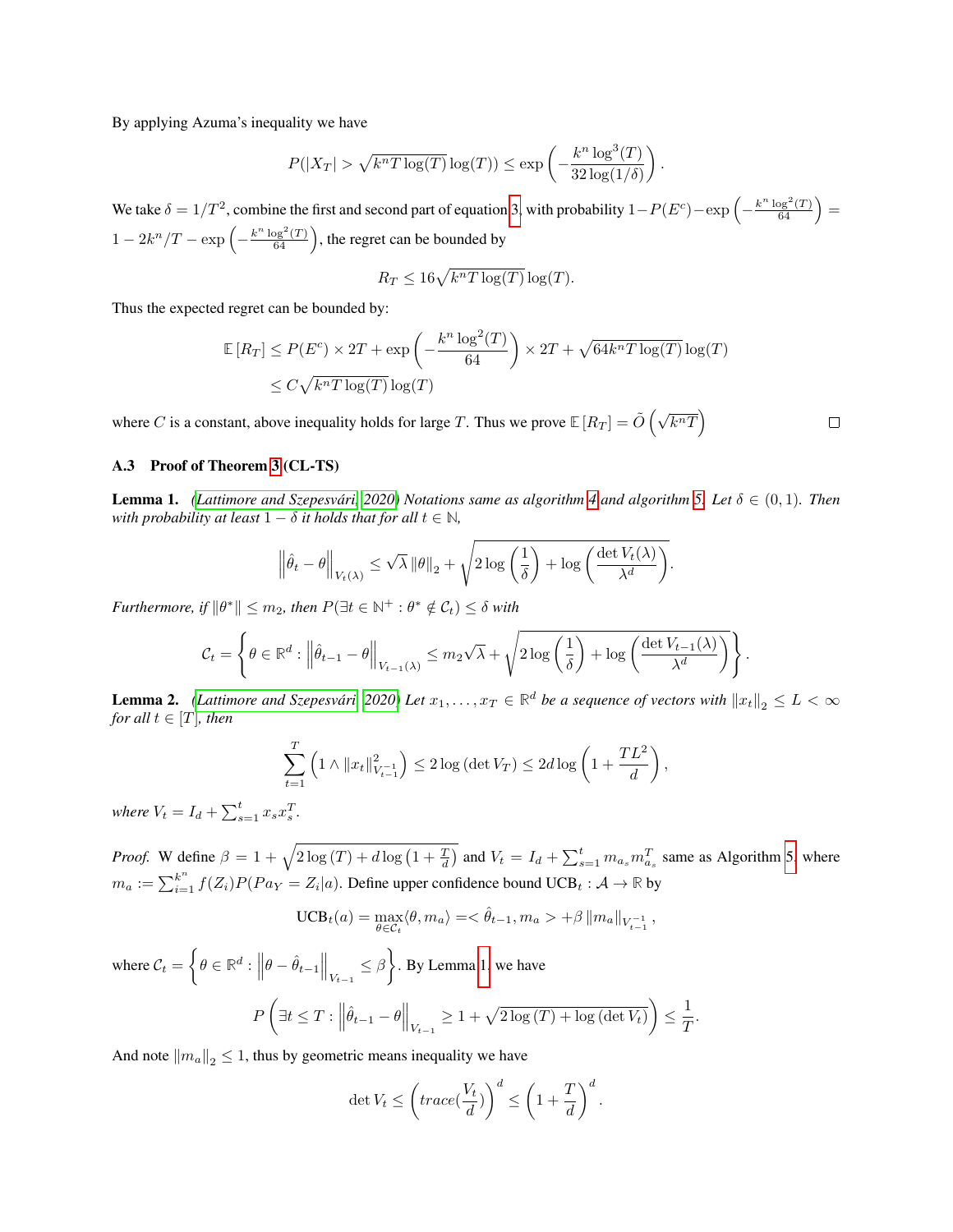Thus, by  $\|\theta\|_2 \leq 1$ ,

$$
P\left(\exists t \leq T : \left\|\hat{\theta}_{t-1} - \theta\right\|_{V_{t-1}} \geq 1 + \sqrt{2\log(T) + d\log\left(1 + \frac{T}{d}\right)}\right) \leq \frac{1}{T}.
$$

Let  $E_t$  be the event that  $\left\|\hat{\theta}_{t-1} - \theta\right\|_{V_{t-1}} \leq \beta$ ,  $E := \bigcap_{t=1}^T E_t$ ,  $a^* := \operatorname{argmax}_a \sum_{i=1}^{k^n} \langle f(Z_i), \theta \rangle P(Pa_Y = Z_i | a)$ , which is a random variable in this setting because  $\theta$  is random. Then

$$
BR_T = \mathbb{E}\left[\sum_{t=1}^T \left\langle \sum_{i=1}^{k^n} f(Z_i) \left( P\left(Pa_Y = Z_i|a^*\right) - P\left(Pa_Y = Z_i|a_t\right) \right), \theta \right\rangle\right]
$$
  
\n
$$
= \mathbb{E}\left[\mathbb{1}_{E^c} \sum_{t=1}^T \left\langle \sum_{i=1}^{k^n} f(Z_i) \left( P\left(Pa_Y = Z_i|a^*\right) - P\left(Pa_Y = Z_i|a_t\right) \right), \theta \right\rangle\right]
$$
  
\n
$$
+ \mathbb{E}\left[\mathbb{1}_E \sum_{t=1}^T \left\langle \sum_{i=1}^{k^n} f(Z_i) \left( P\left(Pa_Y = Z_i|a^*\right) - P\left(Pa_Y = Z_i|a_t\right) \right), \theta \right\rangle\right]
$$
  
\n
$$
\leq 2TP(E^c) + \mathbb{E}\left[\mathbb{1}_E \sum_{t=1}^T \left\langle \sum_{i=1}^{k^n} f(Z_i) \left( P\left(Pa_Y = Z_i|a^*\right) - P\left(Pa_Y = Z_i|a_t\right) \right), \theta \right\rangle\right]
$$
  
\n
$$
\leq 2 + \mathbb{E}\left[\sum_{t=1}^T \mathbb{1}_{E_t} \left\langle \sum_{i=1}^{k^n} f(Z_i) \left( P\left(Pa_Y = Z_i|a^*\right) - P\left(Pa_Y = Z_i|a_t\right) \right), \theta \right\rangle\right].
$$
  
\n(4)

Again, we know from equation 1 such that  $P(a^* = \cdot | \mathcal{F}_{t-1}) = P(a_t = \cdot | \mathcal{F}_{t-1})$ , where  $\mathcal{F}_{t-1} =$  $\sigma(Z_1, a_1, Y_1, \ldots, Z_{t-1}, a_{t-1}, Y_{t-1})$ . Thus we have

$$
\mathbb{E}\left[\mathbb{1}_{E_{t}}\left\langle \sum_{i=1}^{k^{n}}f(Z_{i})\left(P\left(Pa_{Y}=Z_{i}|a^{*}\right)-P\left(Pa_{Y}=Z_{i}|a_{t}\right)\right),\theta\right\rangle\Bigg|\mathcal{F}_{t-1}\right]
$$
\n
$$
=\mathbb{1}_{E_{t}}\mathbb{E}\left[\left\langle \sum_{i=1}^{k^{n}}f(Z_{i})\left(P\left(Pa_{Y}=Z_{i}|a^{*}\right)-P\left(Pa_{Y}=Z_{i}|a_{t}\right)\right),\theta\right\rangle\Bigg|\mathcal{F}_{t-1}\right]
$$
\n
$$
=\mathbb{1}_{E_{t}}\mathbb{E}\left[\left\langle \sum_{i=1}^{k^{n}}f(Z_{i})P\left(Pa_{Y}=Z_{i}|a^{*}\right),\theta\right\rangle-UCB_{t}(a^{*})+UCB_{t}(a_{t})-\left\langle \sum_{i=1}^{k^{n}}f(Z_{i})P\left(Pa_{Y}=Z_{i}|a_{t}\right),\theta\right\rangle\Bigg|\mathcal{F}_{t-1}\right]
$$
\n
$$
\leq\mathbb{1}_{E_{t}}\mathbb{E}\left[UCB_{t}(a_{t})-\left\langle \sum_{i=1}^{k^{n}}f(Z_{i})P\left(Pa_{Y}=Z_{i}|a_{t}\right),\theta\right\rangle\Bigg|\mathcal{F}_{t-1}\right]
$$
\n
$$
\leq\mathbb{1}_{E_{t}}\mathbb{E}\left[\left\langle \sum_{i=1}^{k^{n}}f(Z_{i})P\left(Pa_{Y}=Z_{i}|a_{t}\right),\hat{\theta}_{t-1}-\theta\right\rangle\Bigg|\mathcal{F}_{t-1}\right]+\beta\left\|\sum_{i=1}^{k^{n}}f(Z_{i})P\left(Pa_{Y}=Z_{i}|a\right)\right\|_{V_{t-1}^{-1}}
$$
\n
$$
\leq2\beta\left\|\sum_{i=1}^{k^{n}}f(Z_{i})P\left(Pa_{Y}=Z_{i}|a\right)\right\|_{V_{t-1}^{-1}}.
$$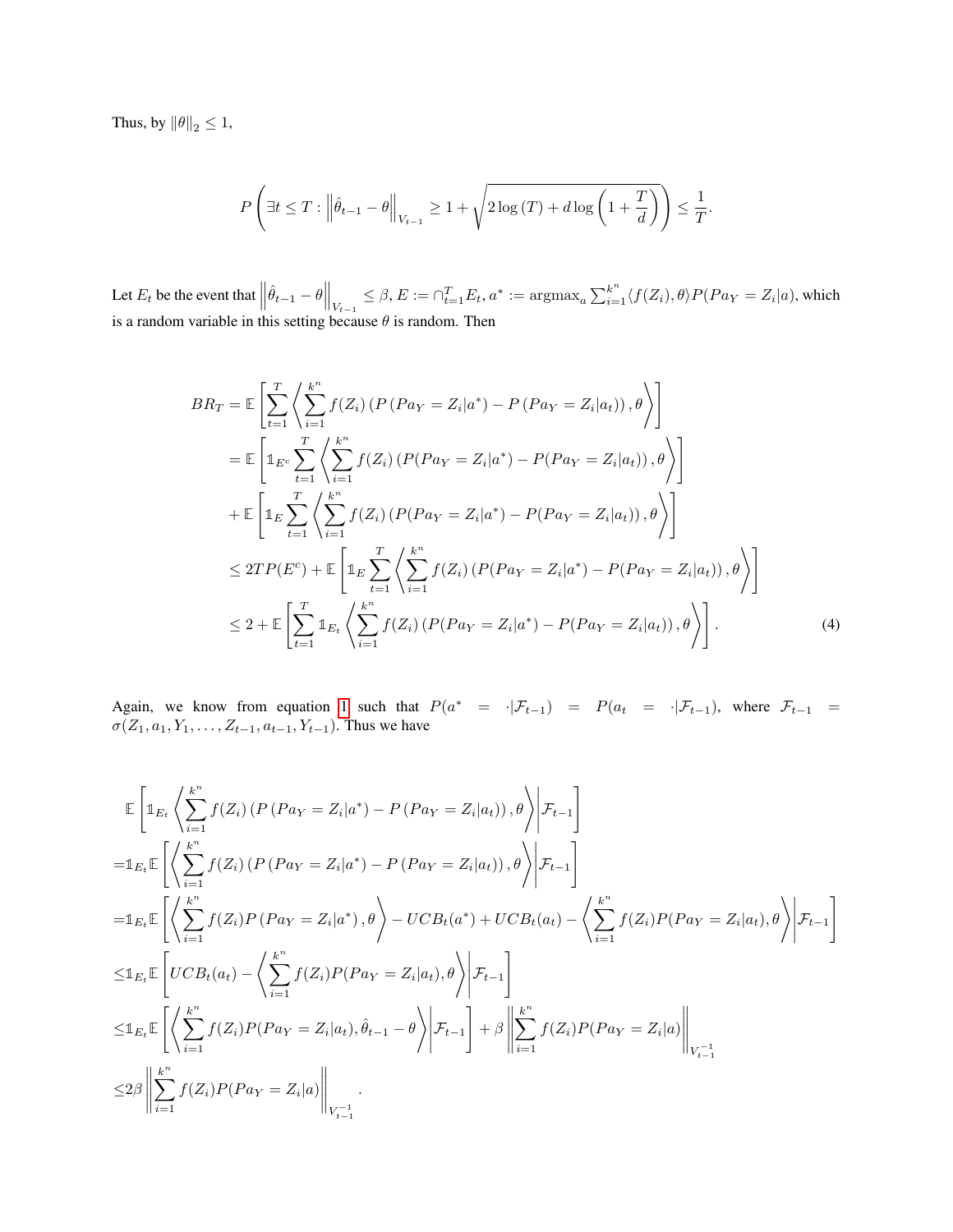Substituting into the second term of equation  $\frac{4}{9}$ 

$$
\mathbb{E}\left[\sum_{t=1}^{T} \mathbb{1}_{E_{t}}\left\langle \sum_{i=1}^{k^{n}} f(Z_{i})\left(P(Pa_{Y}=Z_{i}|a^{*})-P(Pa_{Y}=Z_{i}|a_{t})\right),\theta\right\rangle\right]
$$
\n
$$
\leq 2\mathbb{E}\left[\beta \sum_{t=1}^{T} \left(1 \wedge \left\|\sum_{i=1}^{k^{n}} f(Z_{i})P(Pa_{Y}=Z_{i}|a)\right\|_{V_{t-1}^{-1}}\right)\right]
$$
\n
$$
\leq 2\sqrt{TE\left[\beta^{2} \sum_{t=1}^{T} \left(1 \wedge \left\|\sum_{i=1}^{k^{n}} f(Z_{i})P(Pa_{Y}=Z_{i}|a)\right\|_{V_{t-1}^{-1}}^{2}\right)\right]} \quad \text{(By Cauchy-Schwarz)}
$$
\n
$$
\leq 2\sqrt{2dT\beta^{2}\log\left(1+\frac{T}{d}\right)} \quad \text{(By Lemma 2)}.
$$

Putting together we prove

$$
BR_T \le 2 + 2\sqrt{2dT\beta^2 \log\left(1 + \frac{T}{d}\right)} = \tilde{O}\left(d\sqrt{T}\right). \tag{5}
$$

A.4 Proof of Theorem 3 (CL-UCB)

*Proof.* Define  $\beta = 1 + \sqrt{2 \log(T) + d \log\left(1 + \frac{T}{d}\right)}$ , by Lemma 1 and above proof for CL-TS we have  $P(\exists t \le T : ||\hat{\theta}_{t-1} - \theta^*||_{V_{t-1}} \ge \beta) \le \frac{1}{T},$  $P(\exists t \in \mathbb{N}^+ : \theta^* \notin \mathcal{C}_t) \leq \frac{1}{T},$ 

where  $C_t =$  $\left\{ \theta \in \mathbb{R}^d: \left\Vert \theta - \hat{\theta}_{t-1} \right\Vert_{V_{t-1}} \leq \beta \right.$  $\mathcal{L}$ .

Let  $\tilde{\theta}_t$  denote a  $\theta$  that satisfies  $\langle \tilde{\theta}_t, a_t \rangle = UCB_t(a_t)$ . Again let  $E_t$  be the event that  $\left\| \hat{\theta}_{t-1} - \theta^* \right\|_{V_{t-1}} \leq \beta$ , let  $E = \bigcap E_t$ ,  $a^* = \text{argmax}_a \sum_{j=1}^{k^n} \langle f(Z_j), \theta \rangle P(Pa_Y = Z_j | a)$ . Then on event  $E_t$ , using the fact that  $\theta^* \in C_t$  we have *k* X*n k* X*n*

$$
\langle \theta^*, \sum_{j=1}^{\infty} f(Z_j) P(Pa_Y = Z_j | a^*) \rangle \le UCB_t(a^*) \le UCB_t(a_t) = \langle \tilde{\theta}_t, \sum_{j=1}^{\infty} f(Z_j) P(Pa_Y = Z_j | a_t) \rangle
$$

Thus we can bound the difference of expected reward between optimal arm and *a<sup>t</sup>* by

$$
\mu_{a^*} - \mu_{a_t} = \langle \theta^*, \sum_{j=1}^{k^n} f(Z_j) P(Pa_Y = Z_j | a^*) \rangle - \langle \theta^*, \sum_{j=1}^{k^n} f(Z_j) P(Pa_Y = Z_j | a_t) \rangle
$$
  
\n
$$
\leq \langle \tilde{\theta}_t - \theta^*, \sum_{j=1}^{k^n} f(Z_j) P(Pa_Y = Z_j | a_t) \rangle
$$
  
\n
$$
\leq 2 \wedge 2\beta \left\| \sum_{j=1}^{k^n} f(Z_j) P(Pa_Y = Z_j | a_t) \right\|_{V_{t-1}^{-1}}
$$
  
\n
$$
\leq 2\beta \left( 1 \wedge \left\| \sum_{j=1}^{k^n} f(Z_j) P(Pa_Y = Z_j | a_t) \right\|_{V_{t-1}^{-1}} \right).
$$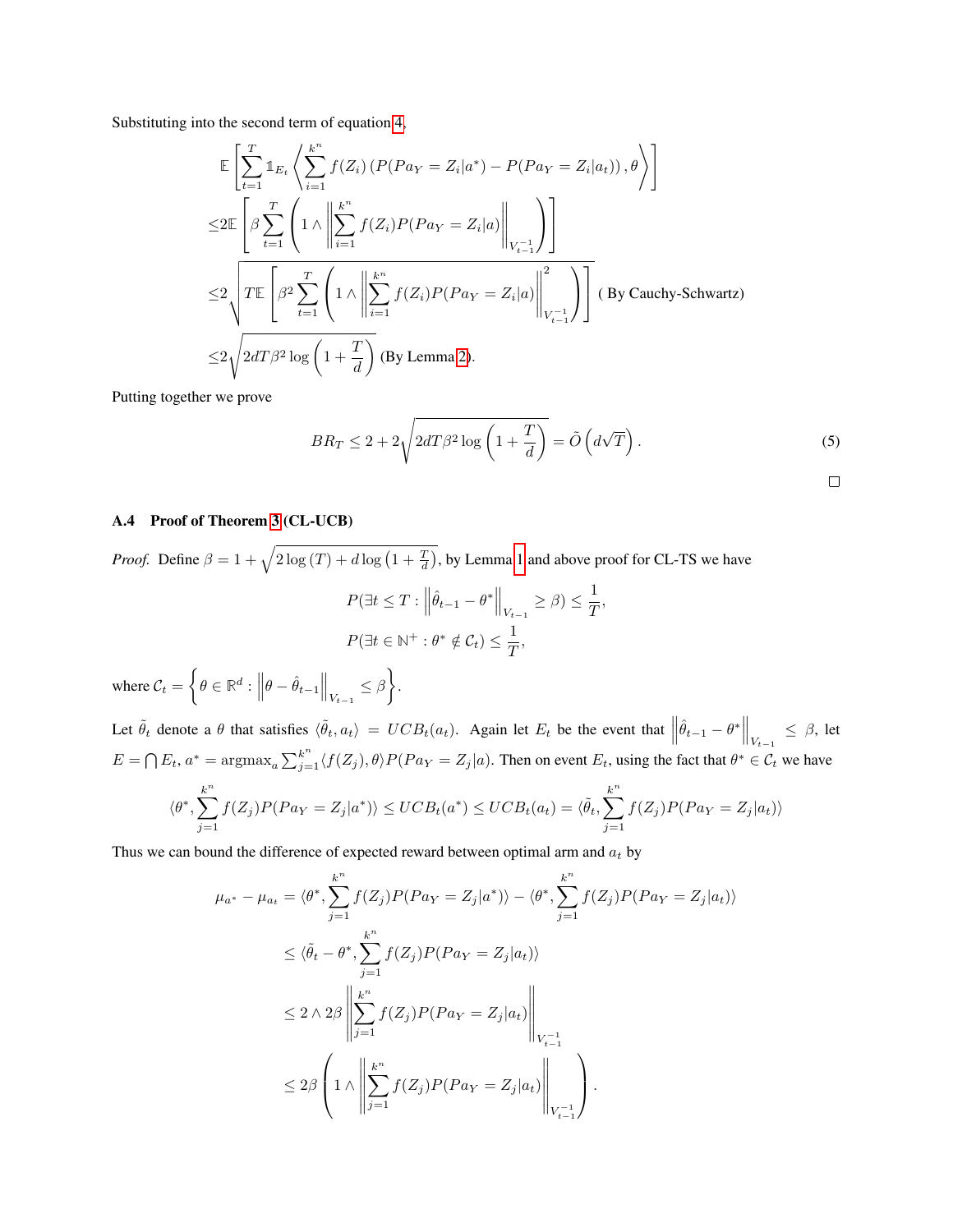So the expected regret can be further bounded by:

$$
\mathbb{E}\left[R_{T}\right] = \mathbb{E}\left[\sum_{t=1}^{T}(\mu_{a^{*}} - \mu_{a_{t}})\right] = \mathbb{E}\left[\mathbb{1}_{E}\sum_{t=1}^{T}(\mu_{a^{*}} - \mu_{a_{t}})\right] + \mathbb{E}\left[\mathbb{1}_{E^{c}}\sum_{t=1}^{T}(\mu_{a^{*}} - \mu_{a_{t}})\right]
$$
\n
$$
\leq \mathbb{E}\left[\sum_{t=1}^{T}(\mu_{a^{*}} - \mu_{a_{t}})\mathbb{1}_{E_{t}}\right] + \mathbb{E}\left[\mathbb{1}_{E^{c}}\sum_{t=1}^{T}(\mu_{a^{*}} - \mu_{a_{t}})\right]
$$
\n
$$
\leq 2\beta \sum_{t=1}^{T}\left(1 \wedge \left\|\sum_{j=1}^{k^{n}}f(Z_{j})P(P_{a_{Y}} = Z_{j}|a_{t})\right\|_{V_{t-1}^{-1}}\right) + 2TP(E^{c})
$$
\n
$$
\leq 2 + 2\beta \sqrt{T \sum_{t=1}^{T}\left(1 \wedge \left\|\sum_{j=1}^{k^{n}}f(Z_{j})P(P_{a_{Y}} = Z_{j}|a_{t})\right\|_{V_{t-1}^{-1}}^{2}\right)} \text{ (By Cauchy-Schwartz)}
$$
\n
$$
\leq 2 + 2\beta \sqrt{2dT \log\left(1 + \frac{T}{d}\right)} \text{ (By Lemma2)}
$$

#### A.5 Proof of Claim 1

*Proof.* Denote the reward variable for action *a* by  $Y|_a$  and denote the reward variable given fixed parent values by *Y*  $|P_{a_Y} = \mathbf{Z}$ . According to the causal information, *Y*  $|a|$  can be represented as a weighted sum of *Y*  $|P_{a_Y} = \mathbf{Z}$ :

$$
Y|_a = \sum_{\mathbf{Z}} P(\mathbf{Pa}_Y = \mathbf{Z}|a) Y|_{\mathbf{Pa}_Y = \mathbf{Z}}.
$$
\n
$$
(6)
$$

 $\Box$ 

In the statement of claim  $\frac{1}{\sqrt{2}}$  we know that  $Y|_{\text{Pa}_Y = \mathbf{Z}}$  are independent Gaussian distributions, therefore  $Y|_a$ , a weighted sum of Gaussian distributions still follows a Gaussian distribution. It remains to show the variance of  $Y|_a$  is less than 1.

$$
\text{Var}(Y|_a) = \sum_{\mathbf{Z}} P(\mathbf{P}a_Y = \mathbf{Z}|a)^2 \text{Var}(Y|_{\mathbf{P}a_Y = \mathbf{Z}})
$$
(7)

$$
\leq \sum_{\mathbf{Z}} P(\mathbf{Pa}_Y = \mathbf{Z}|a)^2 \leq \sum_{\mathbf{Z}} P(\mathbf{Pa}_Y = \mathbf{Z}|a) = 1,\tag{8}
$$

where the first inequality above uses the condition that  $Var(Y|_{\text{Pa}_Y = \mathbb{Z}}) \leq 1$ . We show that the reward for every arm  $Y|_a$ is Gaussian distributed with variance less than 1, thus the bandit environment  $\nu'$  described in the claim is an instance in Gaussian bandit environment class.  $\Box$ 

#### A.6 Proof of Theorem 4

We first introduce an important concept.

**Definition 2** (*p*-order Policy). For K-arm unstructured Gaussian bandit environments  $\mathcal{E} := \mathcal{E}_K(\mathcal{N})$  and policy  $\pi$ , *whose regret, on any*  $\nu \in \mathcal{E}$ *, is bounded by*  $CT^p$  *for some*  $C > 0$  *and*  $p > 0$ *. We call this policy class*  $\Pi(\mathcal{E}, C, T, p)$ *, the class of p-order policies.*

Note that UCB and TS are in this class with  $C = C_{\epsilon}' \sqrt{K}$  and  $p = 1/2 + \epsilon$  with some  $C_{\epsilon}' > 0$  for arbitrary small  $\epsilon$ .

We use the following result to prove our theorem.

Theorem 5 (Finite-time, instance-dependent regret lower bound for *p*-order policies, Theorem 16.4 in Lattimore and  $\overline{\text{Szepesvári}}$  (2020)). Let  $\nu \in \mathcal{E}_K(\mathcal{N})$  be a K-arm Gaussian bandit with mean vector  $\mu \in \mathbb{R}^K$  and suboptimality gaps  $\Delta \in [0,\infty)^k$ . Let

$$
\mathcal{E}(\nu) = \{\nu' \in \mathcal{E}_K(\mathcal{N}) : \mu_i(\nu') \in [\mu_i, \mu_i + 2\Delta_i] \}.
$$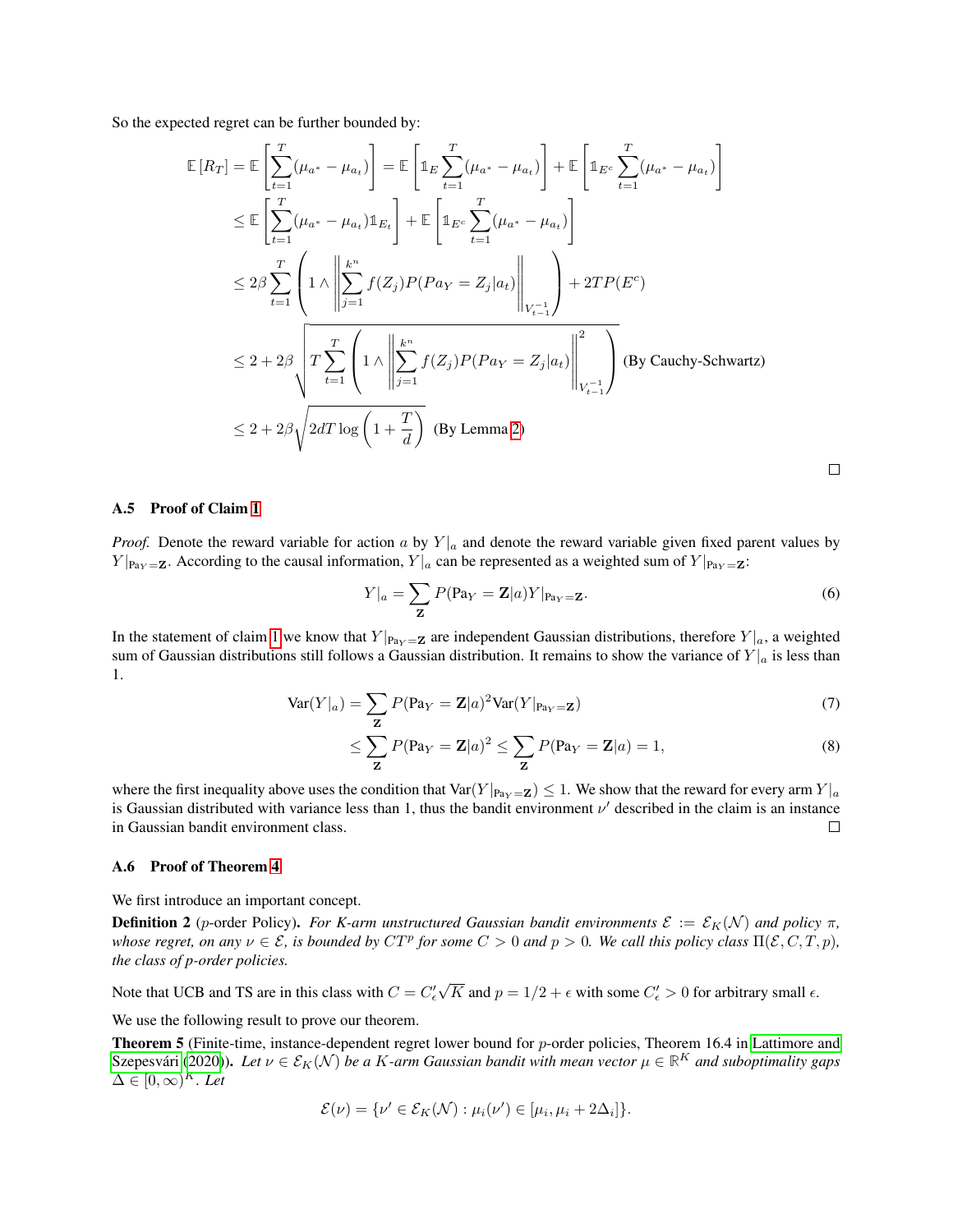Suppose  $\pi$  is a p-order policy such that  $\exists C>0$  and  $p\in(0,1)$ ,  $R_T(\pi,\nu')\leq CT^p$  for all T and  $\nu'\in\mathcal{E}(\nu)$ . Then for  $any \in \in (0, 1]$ ,

$$
\mathbb{E}R_T(\pi,\nu) \ge \frac{2}{(1+\epsilon)^2} \sum_{i:\Delta_i>0} \left(\frac{(1-p)\log(T) + \log(\frac{\epsilon\Delta_i}{8C})}{\Delta_i}\right)^+,
$$

*where*  $(x)^+$  = max $(x, 0)$  *is the positive part of*  $x \in \mathbb{R}$ *.* 

*Proof of Theorem*  $\sqrt{4}$  Consider the bandit environment  $\nu$  described in section  $\sqrt{4}$  By claim  $\sqrt{1}$  we know  $\nu$  is an instance in unstructured Gaussian bandit environment class, so we can further apply Theorem  $\overline{5}$ . The size of three types of actions are all  $3^N/3$ . For Type 1 actions, its gap compared to the optimal actions is  $\Delta$ , for Type 0 actions, gap is  $p_1\Delta$ . Plugging into the results of Theorem  $\overline{5}$  for every *p*-order policy over  $\mathcal{E}(\nu)$ , we have

$$
\mathbb{E}R_T(\pi,\nu) \ge \frac{1}{2}\frac{3^N}{3}\left(\frac{(1-p)\log(T)+\log(\frac{\Delta}{8C})}{\Delta}\right)^+ + \frac{1}{2}\frac{3^N}{3}\left(\frac{(1-p)\log(T)+\log(\frac{p_1\Delta}{8C})}{p_1\Delta}\right)^+.
$$
(9)

In particular, choose  $\Delta = 8\rho C T^{p-1}$ , we get

$$
(1-p)\log(T) + \log(\frac{\Delta}{8C}) = \log(\rho),
$$
  

$$
(1-p)\log(T) + \log(\frac{p_1\Delta}{8C}) = \log(p_1\rho).
$$

Note that  $\sup_{\rho>0} \log(\rho)/\rho = \exp(-1) \approx 0.35$ , and we next plug above two equations in Equation  $\sqrt{9}$  to get

$$
\mathbb{E}R_T(\pi,\nu) \ge \frac{3^N}{3} \frac{0.35}{8CT^{p-1}}.
$$

Now consider  $\pi$  to be UCB, by plugging in  $C = C'_{\epsilon} \sqrt{3^N}$  and  $p = 1/2 + \epsilon$  we have

$$
\mathbb{E}R_T(UCB,\nu) \ge \frac{0.35}{24C'_{\epsilon}}\sqrt{3^N}T^{1/2-\epsilon}.
$$

# B Probability Tables Used in Experiments

| i.                     | 1.   | 2    | 3   |
|------------------------|------|------|-----|
| $P(X_1 = i)$           | 0.3  | 0.4  | 0.3 |
| $P(X_2 = i)$           | 0.3  | 0.3  | 0.4 |
| $P(X_3 = i)$           | 0.5  | 0.3  | 0.2 |
| $P(X_4 = i)$           | 0.25 | 0.25 | 0.5 |
| $P(W_1 = 1   X_1 = i)$ | 0.2  | 0.5  | 0.8 |
| $P(W_2 = 1   X_2 = i)$ | 0.3  | 0.2  | 0.8 |
| $P(W_3 = 1   X_3 = i)$ | 0.4  | 0.6  | 0.5 |
| $P(W_4 = 1   X_4 = i)$ | 0.3  | 0.5  | 0.6 |

Table 1: Marginal and conditional probabilities for pure simulation experiment in section  $[5.1.1]$  numbers are randomly selected.